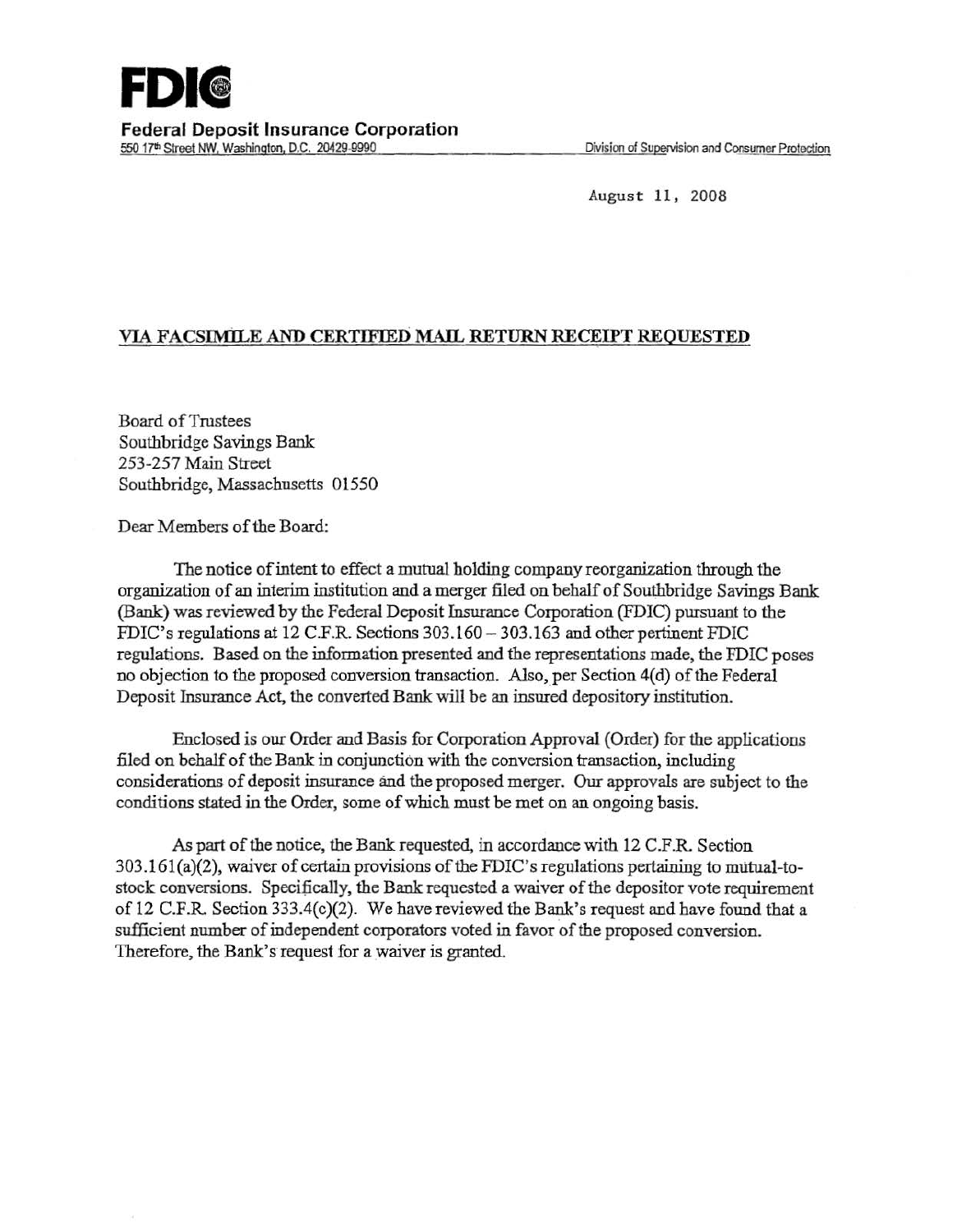Board of Trustees Southbridge Savings Bank Page 2

Please notify the Boston Area Office in writing when the proposed transaction has been consummated. If an extension of time limit included in the Order is required, a letter requesting a specific extension of the limitation, including reasons therefore, should be submitted to the Boston Area Office.

Sincerely.

*Is/* 

Christopher 1: Spoth Senior Deputy Director

Enclosure

cc: Kent M. Krudys EricLuse Luse Gorman Pomerenk & Schick 5335 Wisconsin Avenue Suite 400 Washington, D.C. 20015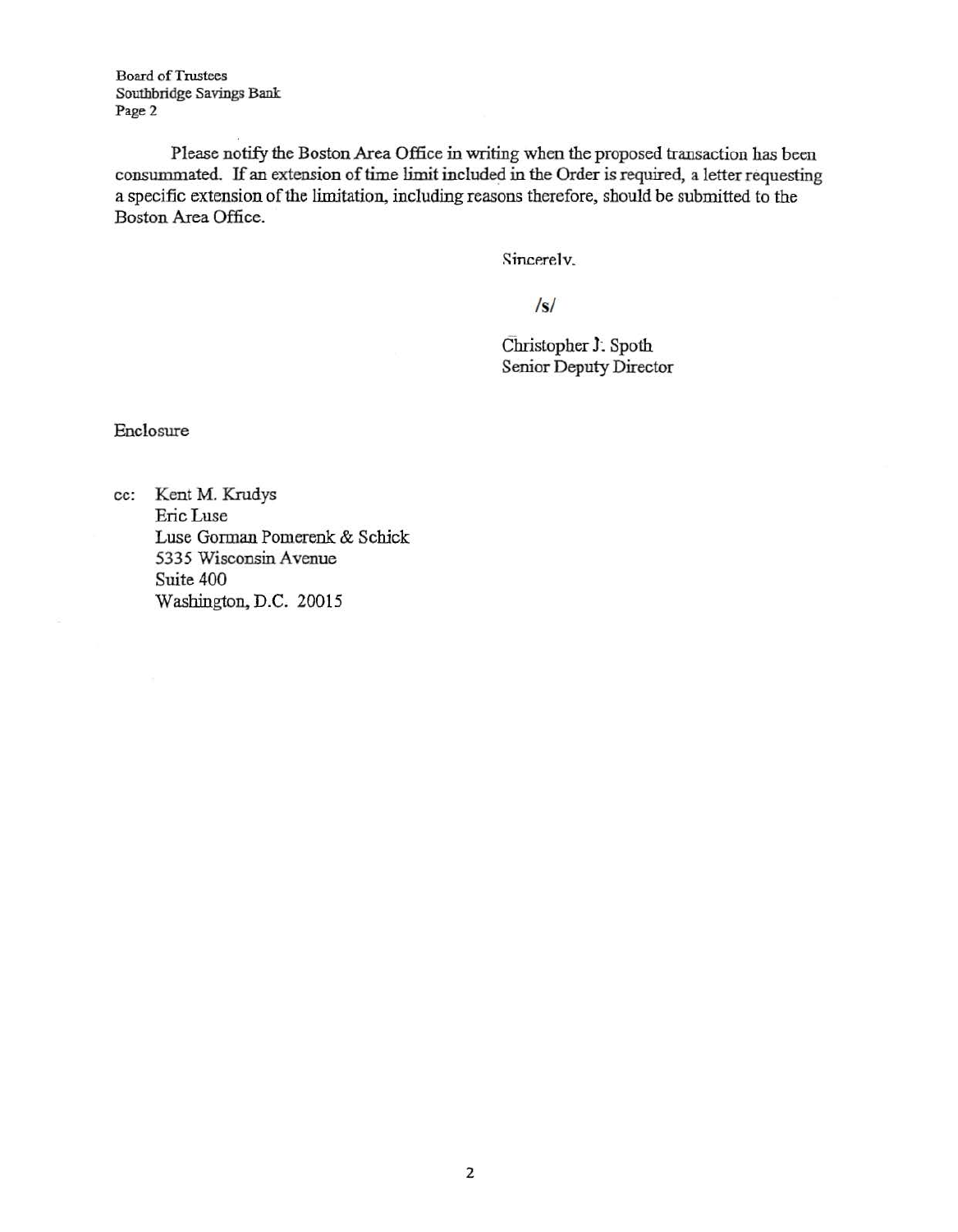## FEDERAL DEPOSIT INSURANCE CORPORATION

## Southbridge Savings Bank Southbridge, Worcester County, Massachusetts

Application for Federal Deposit Insurance and Consent to Merge

## ORDER AND BASIS FOR CORPORATION APPROVAL

Pursuant to Section 5 and Section 18(c) and other provisions of the Federal Deposit Insurance (FDI) Act, an application has been filed on behalf of Southbridge Savings Bank, Southbridge, Massachusetts (Mutual Institution), currently a state-chartered, mutually-owned Deposit Insurance Fund (DIF) member with total resources of\$460,393,000 and total deposits of \$321,165,000 as of March 31, 2008, for the FDIC's consent to merge with Southbridge Interim Savings Bank, Southbridge, Massachusetts, a proposed new interim, state-chartered stock savings bank. In addition, applications have been filed for Federal deposit insurance for Southbridge DeNovo Savings Bank (a *de novo* mutual savings bank to be subsequently organized into a mutual holding company) and Southbridge Interim Savings Bank.

The transaction is to effect the Mutual Institution's plan of reorganization which, solely to facilitate such undertaking, provides for:

- Mutual Institution to organize a new *de novo* mutual savings bank under Massachusetts law to be known as Southbridge DeNovo Savings Bank.
- Southbridge DeNovo Savings Bank to reorganize into mutual holding company to be known as Green Valley Bancorp, MHC.
- Green Valley Bancorp, MHC to establish a Delaware stock corporation to be known as Green Valley Bancorp, Inc.
- Green Valley Baricorp, MHC to establish a wholly-owned subsidiary of Green Valley Bancorp, Inc. to be known as Southbridge Interim Savings Bank.
- Mutual Institution to immediately merge with and into Southbridge Interim Savings Bank, under the name of Southbridge Savings Bank, but with the charter of the Southbridge Interim Savings Bank surviving (Resultant Bank or Southbridge Savings Bank).
- Green Valley Bancorp, MHC to immediately thereafter contribute 100% of the shares of the Resultant Bank to Green Valley Bancorp, Inc.

Upon constunmation of the reorganization, the deposits of the Southbridge Savings Bank will continue to be insured under the DIF. On the effective date of the reorganization, Southbridge Savings Bank will be a stock bank that is wholly owned by Green Valley Bancorp, Inc., which will be wholly owned by Green Valley Bancorp, MHC. Applications for the establishment of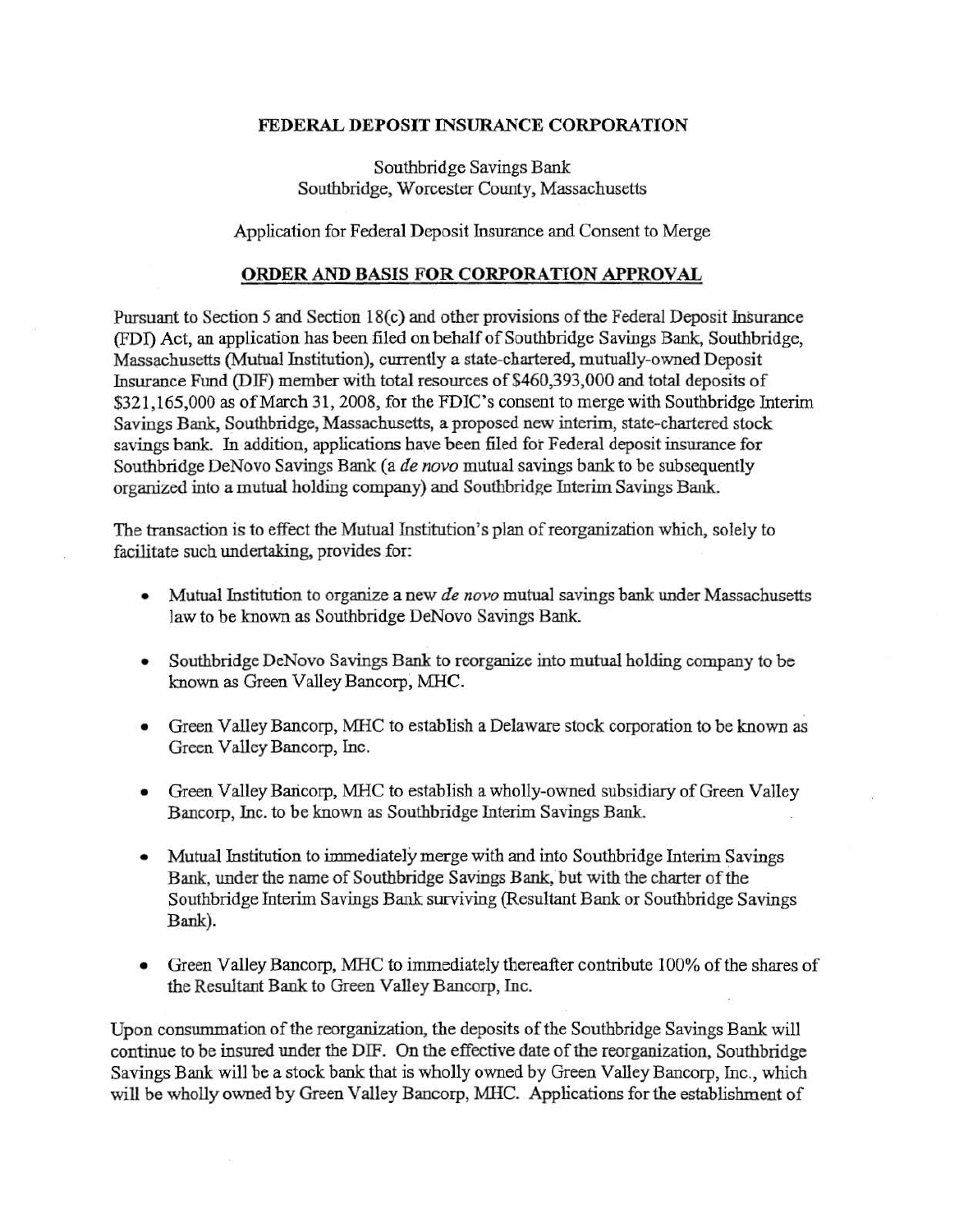Green Valley Bancorp, MHC and Green Valley Bancorp, Inc. have been approved by the Board of Governors of the Federal Reserve System. Also, the Commonwealth of Massachusetts has granted Southbridge Savings Bank the authority to conduct a banking business and approved the establishment and operation of a stock savings bank. Following consummation of the merger, Southbridge Savings Bank will operate the same banking business, with the same management, at 'the same locations now being served by the Mutual Institution. The proposed transaction, per se, will not alter the competitive structure of banking in the market served by the Mutual Institution. Southbridge Savings Bank's main office will continue to be located at 253-257 Main Street, Southbridge, Massachusetts.

Notice of the proposed transaction, in a form approved by the FDIC, bas been published pursuant to the FDI Act. A review of available information, including the Community Reinvestment Act (CRA) Statement of the proponent, disclosed no inconsistencies with the purposes of the CRA. Southbridge Savings Bank is expected to continue to meet the credit needs of its entire community, consistent with the safe and sound operation of the institution.

In connection with the merger application, the FDIC bas taken into consideration the financial and managerial resources and prospects of the proposed banks and the Resultant Bank, the convenience and needs of the community to be served, and the competitive nature of the proposed transaction. The FDIC has also taken into-consideration the effectiveness of the insured depository institutions involved in the proposed merger transaction in combating moneylaundering activities.

Having found favorably on all statutory factors, it is the FDIC's judgment that the application should be and is hereby approved, subject to the following conditions, some of which are continuing in nature:

- 1. That, except for the proposed transfer of stock to Green Valley Bancorp, MHC and the contribution of that stock by Green Valley Bancorp, MHC to Green Valley Bancorp, fuc., no shares of the stock of Southbridge Savings Bank shall be sold, transferred or otherwise disposed of, to any person (including any Employee Stock Ownership Plan) unless prior notice is provided to, and non-objection is received from, the FDIC;
- 2. That, prior to a sale, transfer or other disposition of any shares of Green Valley Bancorp, Inc. by Green Valley Bancorp, MHC, to any person (including any Employee Stock Ownership Plan) or a conversion of Green Valley Bancorp, MHC, to stock form, Southbridge Savings Bank will provide written notification to the FDIC and provide the FDIC with copies of all documents filed with the state and Federal banking and/or securities regulators in connection with any sale, transfer, disposition or conversion;
- 3. That, should any shares of stock of Southbridge Savings Bank or Green Valley Bancorp, fuc. be issued to persons other than Green Valley Bancorp, MHC, any dividends waived by Green Valley Bancorp, MHC must be retained by Green Valley Bancorp, Inc. or Southbridge Savings Bank and segregated, earmarked or otherwise identified on its books and records; such amounts must be taken into account in any valuation of the institution and factored into the calculation used in establishing a fair and reasonable basis for